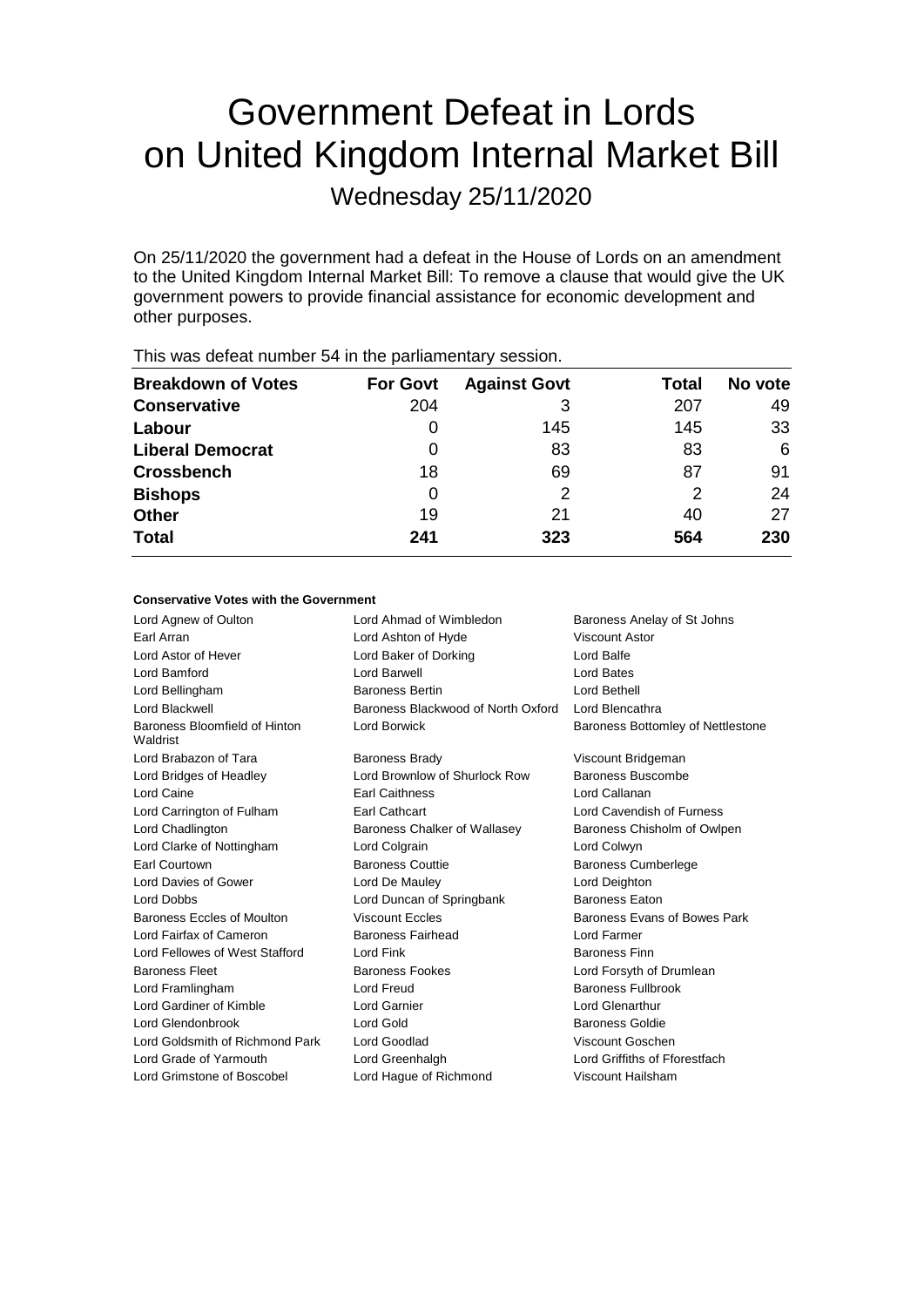Lord Hamilton of Epsom Lord Haselhurst Lord Hayward Baroness Helic Lord Henley Lord Herbert of South Downs Lord Hill of Oareford Lord Hodgson of Astley Abbotts Baroness Hodgson of Abinger Lord Holmes of Richmond Baroness Hooper Correct Lord Horam Lord Howard of Rising **Earl Howe Carl Howe Lord Howell of Guildford** Lord Hunt of Wirral **Lord James of Blackheath** Baroness Jenkin of Kennington Lord Johnson of Marylebone Lord Jopling Lord Cord Cord Keen of Elie Lord King of Bridgwater **Lord Kirkham Lord Kirkham Lord Kirkhope of Harrogate** Lord Lamont of Lerwick Lord Lancaster of Kimbolton Lord Lang of Monkton Lord Lansley Lord Leigh of Hurley Lord Lexden Lord Lilley Earl Lindsay Lord Lingfield Earl Liverpool **Lord Livingston of Parkhead** Marquess of Lothian Lord Lucas Lord Mackay of Clashfern Lord Mancroft Baroness Manzoor Lord Marland Lord Marlesford Lord Maude of Horsham Lord McColl of Dulwich Lord McInnes of Kilwinning Lord McLoughlin Lord Mendoza Baroness Meyer Baroness Mone Duke of Montrose Baroness Morgan of Cotes Baroness Morris of Bolton Baroness Morrissey **Baroness Morrissey** Lord Moylan Lord Moynihan Lord Naseby Lord Nash Baroness Neville-Jones **Baroness Neville-Rolfe** Baroness Newlove Baroness Nicholson of Winterbourne Baroness Noakes Lord Norton of Louth Lord O'Shaughnessy **Lord Parkinson of Whitley Bay** Baroness Penn Lord Pickles Baroness Pidding Lord Polak Lord Popat Lord Porter of Spalding Lord Price Lord Rana Lord Randall of Uxbridge Lord Ranger Lord Reay **Baroness Redfern Baroness Redfern Lord Renfrew of Kaimsthorn** Lord Ribeiro Lord Risby Lord Robathan Baroness Rock Lord Rotherwick Baroness Sanderson of Welton Lord Sarfraz **Lord Sassoon** Christene Baroness Sater Baroness Scott of Bybrook Baroness Seccombe Lord Selkirk of Douglas Baroness Shackleton of Belgravia Lord Sharpe of Epsom Lord Sheikh Baroness Shephard of Northwold Lord Sherbourne of Didsbury Baroness Shields Earl Shrewsbury **Example 20** Lord Smith of Hindhead Baroness Stedman-Scott Lord Sterling of Plaistow Lord Stewart of Dirleton Lord Strathclyde Baroness Stroud Baroness Sugg Lord Suri Lord Taylor of Holbeach Lord Tebbit Lord Trefgarne Viscount Trenchard Lord True Viscount Ullswater Lord Vaizey of Didcot **Baroness Vere of Norbiton** Baroness Verma Lord Vinson Lord Wakeham Lord Waldegrave of North Hill Lord Wei **Lord Wharton of Yarm** Muslem Lord Whitby Baroness Wilcox Baroness Williams of Trafford Baroness Wyld Lord Young of Graffham Lord Young of Cookham Viscount Younger of Leckie

#### **Conservative Votes against the Government**

Baroness Gardner of Parkes Baroness McIntosh of Pickering Lord Northbrook

### **Labour Votes with the Government**

| <b>Labour Votes against the Government</b> |                            |                                |
|--------------------------------------------|----------------------------|--------------------------------|
| Lord Adonis                                | Lord Alli                  | <b>Baroness Amos</b>           |
| Lord Anderson of Swansea                   | <b>Baroness Andrews</b>    | Baroness Armstrong of Hill Top |
| Lord Bach                                  | <b>Baroness Bakewell</b>   | Lord Bassam of Brighton        |
| Lord Beecham                               | Lord Berkeley              | <b>Baroness Billingham</b>     |
| <b>Baroness Blower</b>                     | Lord Blunkett              | Lord Boateng                   |
| Lord Bradley                               | Lord Brooke of Alverthorpe | Lord Browne of Ladyton         |
| Baroness Bryan of Partick                  | Lord Campbell-Savours      | Lord Carter of Coles           |
| Baroness Chakrabarti                       | <b>Viscount Chandos</b>    | Lord Clark of Windermere       |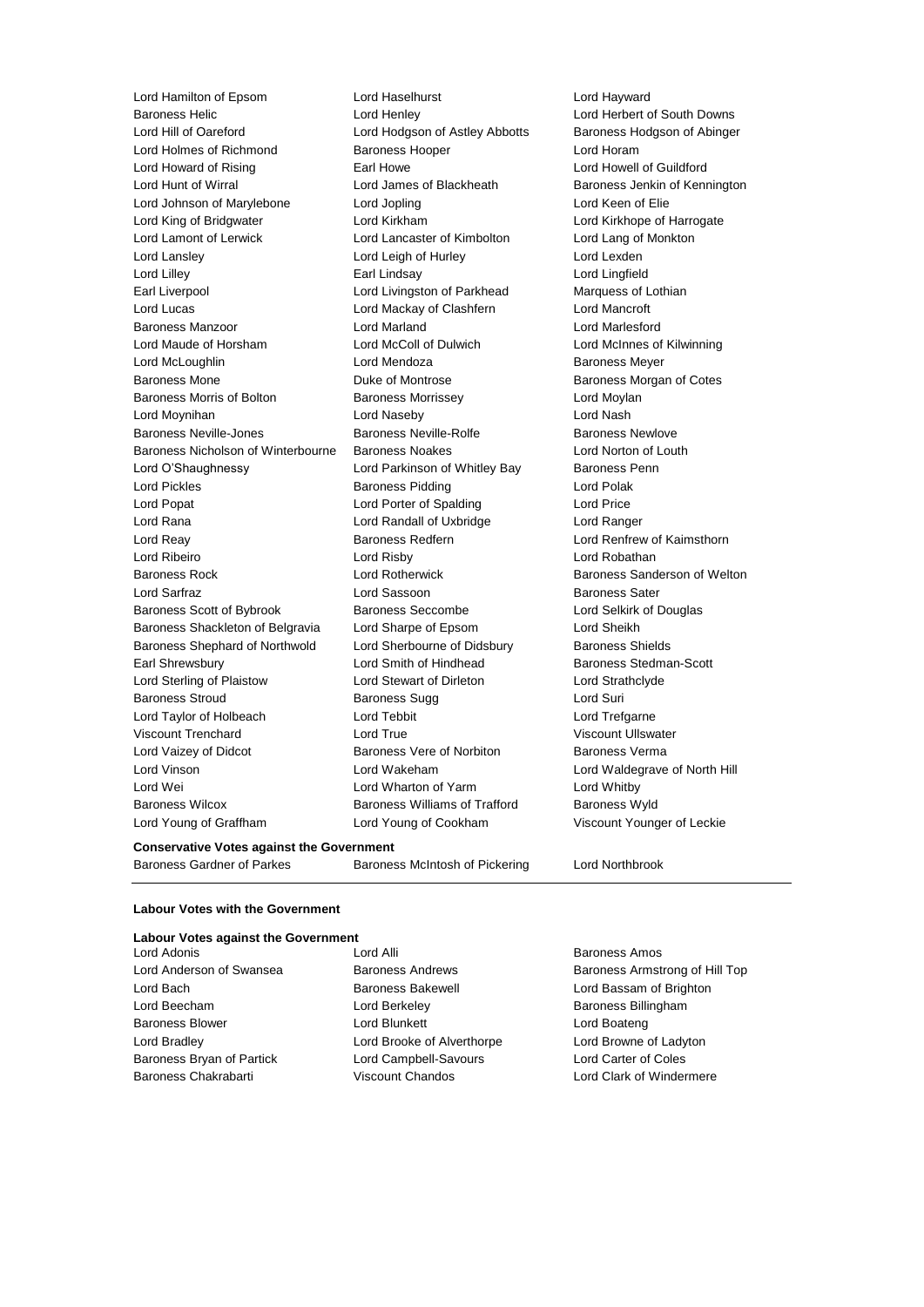Lord Wood of Anfield Lord Woodley Lord Young of Norwood Green Baroness Young of Old Scone

Baroness Clark of Kilwinning Baroness Cohen of Pimlico Lord Collins of Highbury Baroness Crawley Lord Cunningham of Felling Lord Davidson of Glen Clova Lord Davies of Oldham Lord Davies of Brixton Baroness Donaghy Lord Donoughue Baroness Drake Lord Dubs Lord Eatwell Lord Elder Lord Evans of Watford Lord Falconer of Thoroton Lord Faulkner of Worcester Lord Filkin Lord Foulkes of Cumnock Baroness Gale Lord Giddens Lord Glasman **Baroness Golding** Baroness Goudie Lord Grantchester Lord Griffiths of Burry Port Lord Grocott Lord Hain Viscount Hanworth Lord Harris of Haringey Lord Haskel Lord Haughey Lord Haworth Baroness Hayman of Ullock Baroness Hayter of Kentish Town Baroness Healy of Primrose Hill Lord Hendy **Baroness Henig** Baroness Henig Baroness Hilton of Eggardon Lord Hollick Lord Howarth of Newport Lord Hoyle Lord Hunt of Kings Heath Lord Hutton of Furness Baroness Jay of Paddington Baroness Jones of Whitchurch Lord Jones Lord Jordan Lord Judd Lord Kennedy of Southwark Baroness Lawrence of Clarendon Lord Lennie Baroness Liddell of Coatdyke Lord Liddle Lord Lipsey Baroness Lister of Burtersett Lord MacKenzie of Culkein Baroness Mallalieu Lord Mandelson Lord Maxton Lord McAvoy Lord McConnell of Glenscorrodale Baroness McDonagh Baroness McIntosh of Hudnall Lord McKenzie of Luton Lord McNicol of West Kilbride Lord Mendelsohn Lord Mitchell Lord Monks Baroness Morgan of Huyton Lord Morgan Lord Morris of Aberavon Baroness Morris of Yardley **Lord Murphy of Torfaen** Baroness Nye Baroness Osamor Lord Pendry Baroness Pitkeathley Lord Ponsonby of Shulbrede Lord Prescott Baroness Primarolo Baroness Prosser **Baroness Prosser** Lord Puttnam **Baroness Quin** Lord Radice **Baroness Ramsay of Cartvale** Baroness Rebuck Lord Reid of Cardowan Lord Robertson of Port Ellen Lord Rooker Lord Rosser Baroness Royall of Blaisdon Lord Sawyer Baroness Sherlock **Lord Sikka** Baroness Smith of Basildon Baroness Smith of Gilmorehill Lord Snape Lord Soley Lord Stevenson of Balmacara Baroness Symons of Vernham Dean Baroness Taylor of Bolton Baroness Thornton **Lord Touhig** Lord Touhig Lord Triesman Lord Tunnicliffe Lord Turnberg Baroness Warwick of Undercliffe Lord Watson of Invergowrie Lord Watts Lord West of Spithead Baroness Wheeler **Baroness Whitaker** Lord Whitty Baroness Wilcox of Newport Lord Wills Lord Winston

#### **Liberal Democrat Votes with the Government**

## **Liberal Democrat Votes against the Government**

Lord Beith Baroness Benjamin Baroness Bonham-Carter of Yarnbury Baroness Bowles of Berkhamsted Lord Bradshaw Baroness Brinton Lord Bruce of Bennachie **Lord Burnett** Lord Burnett Baroness Burt of Solihull Lord Campbell of Pittenweem Lord Chidgey Lord Clement-Jones Lord Cotter **Lord Dholakia Lord Dholakia** Baroness Doocey Baroness Featherstone Lord Foster of Bath Lord Fox Baroness Garden of Frognal Lord German Earl Glasgow Lord Goddard of Stockport Lord Greaves **Baroness Grender** Baroness Grender

Lord Addington Lord Alderdice Lord Allan of Hallam Lord Alliance **Baroness Bakewell of Hardington** Mandeville

Baroness Barker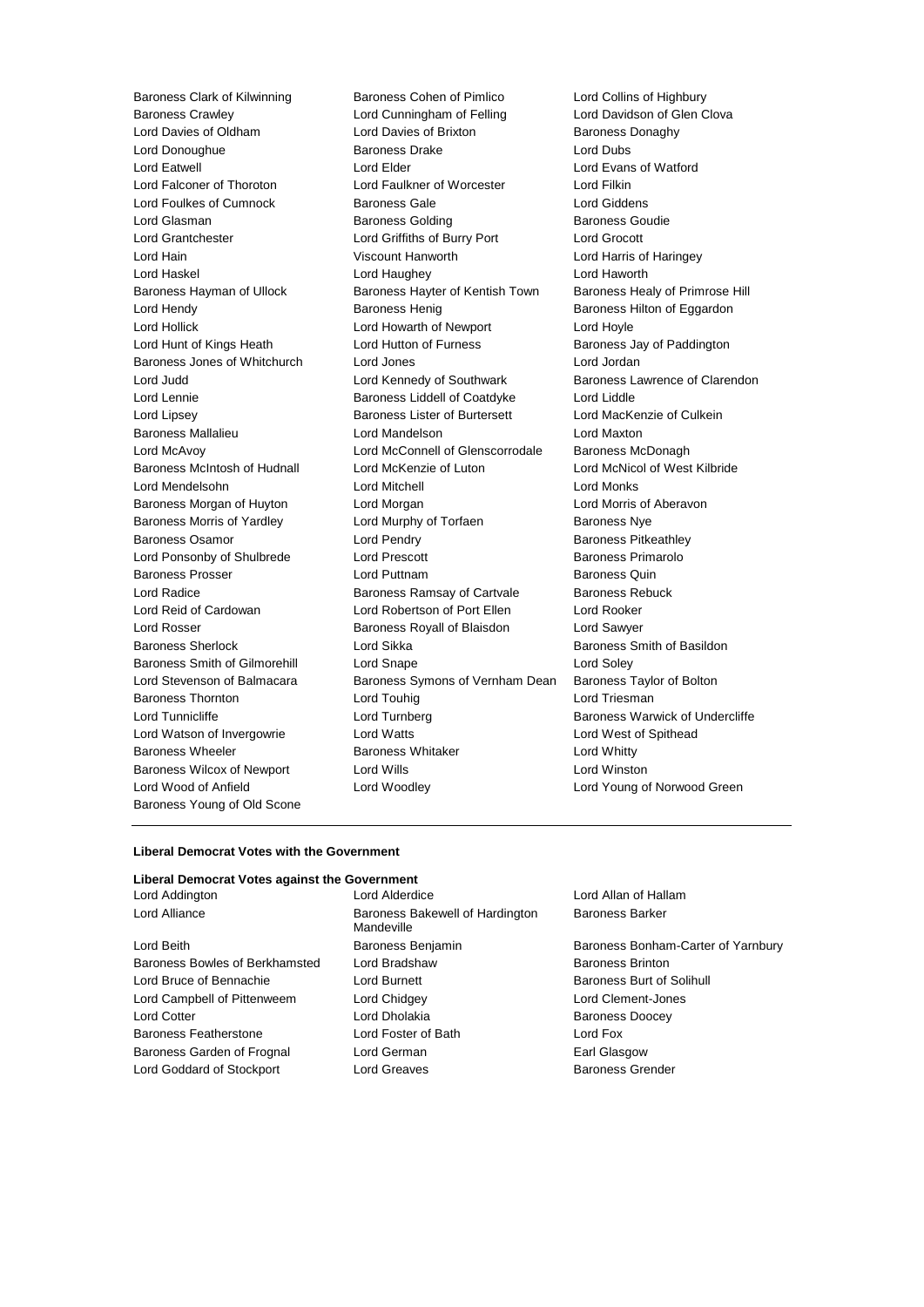Lord Willis of Knaresborough Lord Wrigglesworth

Baroness Hamwee Baroness Harris of Richmond Baroness Humphreys Lord Hussain Baroness Hussein-Ece Baroness Janke Baroness Jolly Lord Jones of Cheltenham Baroness Kramer Lord Lee of Trafford **Baroness Ludford** Lord Marks of Henley-on-Thames Lord McNally Baroness Miller of Chilthorne Domer Lord Newby Baroness Northover Lord Oates Lord Paddick Lord Palmer of Childs Hill Baroness Parminter Baroness Pinnock Lord Purvis of Tweed Baroness Randerson Lord Razzall Lord Scriven **Lord Sharkey Lord Sharkey Baroness Sheehan** Lord Shipley Lord Stephen Lord Stoneham of Droxford Lord Storey **Lord Strasburger** Lord Strasburger **Lord Strasburger** Lord Stunell Baroness Suttie Lord Taverne Lord Taylor of Goss Moor Lord Teverson Lord Thomas of Gresford Baroness Thomas of Winchester Baroness Thornhill Viscount Thurso Lord Tope Baroness Tyler of Enfield Lord Tyler Lord Verjee Lord Wallace of Tankerness Lord Wallace of Saltaire Baroness Walmsley

Lord Redesdale Lord Rennard Baroness Scott of Needham Market

# **Crossbench Votes with the Government**<br>Lord Butler of Brockwell Lore

Earl Courtenay of Devon Viscount Craigavon Lord Curry of Kirkharle Baroness Deech **Earl Erroll** Earl Erroll Earl Executive Controll Lord Greenway Lord Hogan-Howe Lord Kilclooney Lord King of Lothbury Lord Laming **Lord Patel Lord Patel Communist Communist Lord Powell of Bayswater** Lord Ravensdale Lord Thurlow Viscount Waverley

**Crossbench Votes against the Government**

Lord Anderson of Ipswich Lord Berkeley of Knighton Lord Best Lord Bichard **Baroness Boycott** Lord Broers Lord Broers Baroness Bull Baroness Butler-Sloss Baroness Campbell of Surbiton Lord Carlile of Berriew **Earl Clancarty** Earl Clancarty **Baroness Clark of Calton** Lord Collins of Mapesbury **Earl Cork and Orrery Collins Collins Contains Coussins** Baroness Cox **Lord Craig of Radley Lord Crisp** Baroness D'Souza Lord Eames Lord Field of Birkenhead Baroness Finlay of Llandaff Lord Freyberg Lord Grabiner Lord Hannay of Chiswick **Lord Harries of Pentregarth** Baroness Hayman Lord Janvrin Lord Judge Lord Kakkar Lord Kerr of Kinlochard Lord Kerslake Baroness Kidron Lord Macpherson of Earl's Court Baroness Masham of Ilton Baroness Meacher Baroness Morgan of Drefelin Baroness Murphy Baroness Murphy Lord Neuberger of Abbotsbury Lord O'Donnell **Baroness O'Loan** Baroness O'Loan Baroness O'Neill of Bengarve Lord Pannick Baroness Prashar Lord Rees of Ludlow Lord Ricketts Lord Russell of Liverpool Earl Sandwich Duke of Somerset **Lord Stern of Brentford** Baroness Stern Lord Thomas of Cwmgiedd Lord Vaux of Harrowden Lord Walker of Aldringham

Lord Aberdare Lord Adebowale Lord Alton of Liverpool

Lord Carey of Clifton Lord Chartres

Viscount Brookeborough Baroness Brown of Cambridge Lord Brown of Eaton-under-Heywood Lord Hope of Craighead Lord Houghton of Richmond Baroness Hunt of Bethnal Green Lord Lisvane Lord Low of Dalston Lord Macdonald of River Glaven Lord Woolf Baroness Worthington Baroness Young of Hornsey

#### **Bishop Votes with the Government**

**Bishop Votes against the Government**

Archbishop of Canterbury Bishop of Leeds